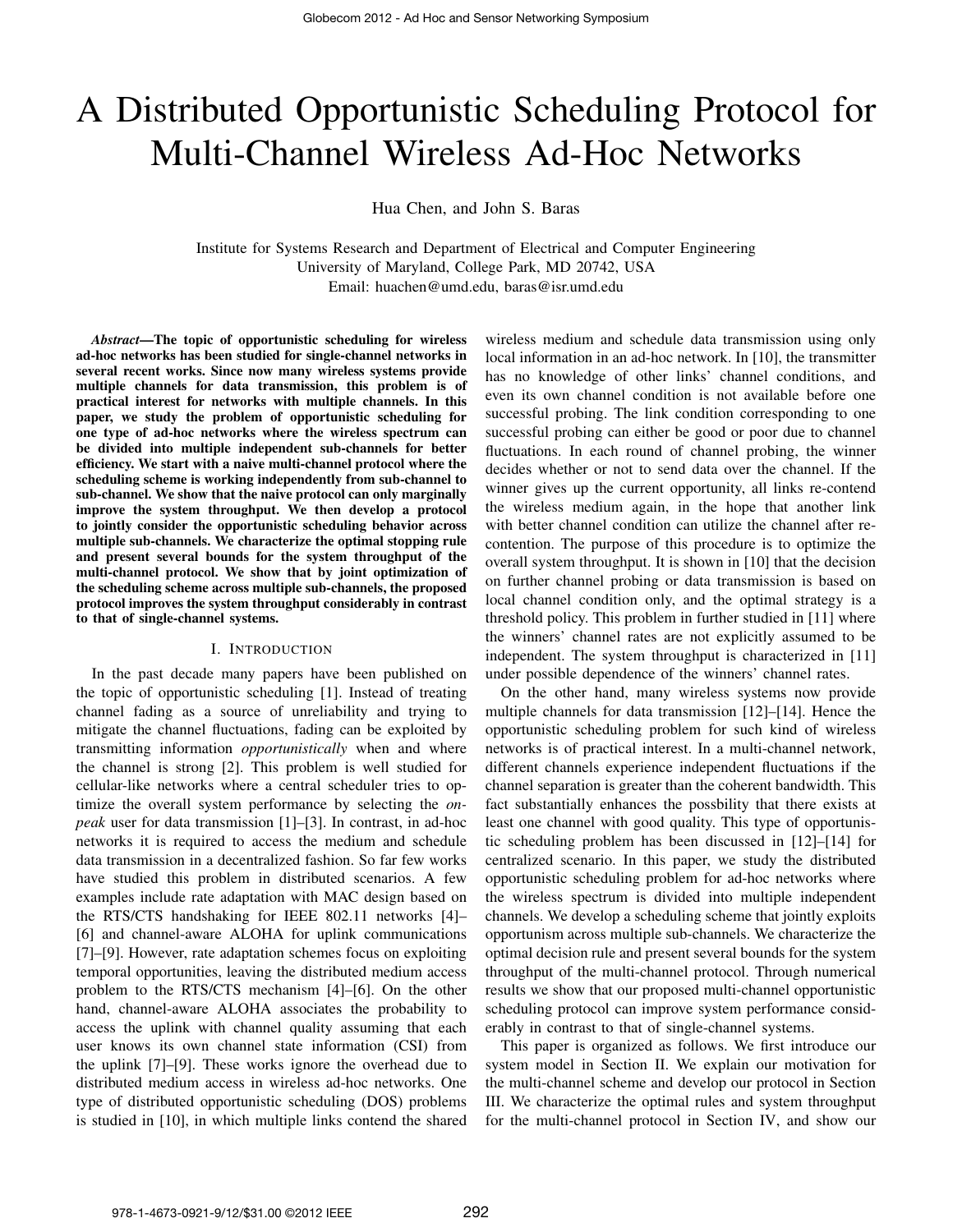numerical results in Section V. Finally we conclude this paper in Section VI.

## II. SYSTEM MODEL

Similar to [10], [11], we assume there are  $M$  links sharing the wireless medium in an ad-hoc network without any centralized coordinator. To access the wireless medium, all links have to probe first. Suppose these links adopt a fixed probing duration  $\tau$ . A collision channel model is considered, where a link wins the channel if and only if no other links are probing simultaneously. If link  $m$  probes the medium with a fixed probability  $p(m)$ , the duration of the *n*-th round of channel probing is

$$
T_n = \tau \cdot K_n,\tag{1}
$$

where  $K_n$  is the number of probes before the channel is won by some link  $s_n$ . Hence  $K_n$  has a geometric distribution  $Geom(p_s)$ , where its parameter

$$
p_s = \sum_{m=1}^{M} p_{(m)} \prod_{i \neq m} \left[ 1 - p_{(i)} \right]
$$
 (2)

is the successful probing probability. At the end of the  $n$ -th round, the winner  $s_n$  has an option to send data through the wireless channel at a rate of  $R_n$ , or to give up. Here we denote the channel rate for link m as  $R(m)$ , and the channel rate for the winner in the *n*-th round as  $R_n$ .

To opportunistically schedule transmissions in a distributed fashion, all  $M$  links cooperate to optimize the average network throughput. At the end of the *n*-th round,  $s_n$  makes a decision on whether or not to utilize the channel for data transmission, where  $s_n$  sends data over the channel only when  $R_n$  is satisfactory. If  $s_n$  gives up the opportunity, all links re-contend the wireless medium. This procedure repeats until some link finally utilizes the channel for data transmission. The goal is that all links cooperate to make the channel accessible by someone with satisfactory transmission rate. This problem can be modeled as an optimal stopping problem [15], [16]. In the  $n$ -th round, the winner  $s_n$  observes the probing duration  $T_n$ and the transmission rate  $R_n$ . Hence the sequence of  $\sigma$ -fields  $[15]$ ,  $[16]$  can be written as

$$
\mathcal{F}_n = \{R_1, T_1; R_2, T_2; \dots; R_n, T_n\}.
$$
 (3)

At time *n*, based on the observation  $\mathcal{F}_n$  the winner  $s_n$  makes a decision on whether to stop or not to maximize the system throughput.

We study this problem under the constant access time (CAT) model [11], [13], where the total duration of the channel probing and data transmission is a constant, i.e.  $T_p + T_d = T$ . We adopt this model so that the beginning of each block  $T$  on different sub-channels can easily be synchronized in a multichannel network. Note that the duration of channel probing is a random variable depending on the stopping time  $N$ , i.e.  $T_{p,N} = \sum_{i=1}^{N} T_i$ .

## III. THE MULTI-CHANNEL OPPORTUNISTIC SCHEDULING **PROBLEM**

In this section, we describe the opportunistic scheduling problem for multi-channel ad-hoc networks and develop a protocol that enables joint optimization across multiple subchannels.

## *A. Motivation for the Multi-Channel Problem*

We consider a wireless ad-hoc network with available bandwidth  $W$ . There are a total of  $M$  links competing the medium in a cooperative and opportunistic manner. The whole spectrum can be directly used as one single channel, using the distributed opportunistic scheduling protocols described in [11]. We assume a homogeneous network where the channel statistics are identical for different links. Now we are interested in better efficiency by dividing the whole bandwidth into  $J$ sub-channels, where  $J < M$ . We assume each sub-channel has a bandwidth of  $\frac{W}{J}$ , and the sub-channels are orthogonal and hence their channel fadings are independent from each other. This is a common assumption in literature. For example, wireless networks with independent sub-channels have been discussed in  $[12]$ –[14]. We denote the time as t and the number of active probing links on the  $j$ -th sub-channel at time  $t$ as  $M_t^{(j)}$ . For simplicity we use the scenario  $M_t^{(j)} = \frac{M}{J}$  to illustrate our idea.

We first take a look at the average waiting time for any given link to access the medium. For a single-channel network, a given link  $m$  is able to access the current block with a probability  $\frac{1}{M}$ . Since the procedure is independent from block to block, the average waiting time before link  $m$  can send data through the wireless medium is  $MT$ , i.e. M blocks. For a multi-channel system, link  $m$  is able to access the current block with a probability  $\frac{1}{M_t^{(j)}} = \frac{J}{M}$ . Hence the average delay for link m to access the medium is  $\frac{MT}{J}$ . This is only  $\frac{1}{J}$  of that of a single-channel network. Hence multi-channel protocols can considerably reduce the average waiting time for any given link to access the medium.

Now we consider the system throughput. Intuitively speaking, the system throughput is determined by how likely a "good" link can be found in the network. For a single-channel network, we assume the probability that the current captured channel rate for a given link being "good" is  $P_g$ . Hence the probability that the wireless medium will be utilized by a "good" link is  $MP<sub>g</sub>$ . For the multi-channel network, on the other hand, we need to find  $J$  "good" links. This is because the bandwidth of each sub-channel is only  $\frac{W}{J}$ . Suppose the probability that the current captured transmission rate being "good" on a given sub-channel is  $\tilde{P}_g$ . If we consider the scheduling is independent between sub-channels, this probability is  $J \cdot \frac{M}{J} \tilde{P}_g = M \tilde{P}_g$ . There is no big difference compared to the single-channel scenario, since we can treat  $P_g \approx \tilde{P}_g$ if the bandwidth  $W$  is evenly allocated to each sub-channel. On the other hand, if the distributed opportunistic scheduling is jointly designed across all sub-channels, this probability becomes  $\binom{M}{J}\tilde{P}_g$ . Hence this probability will be improved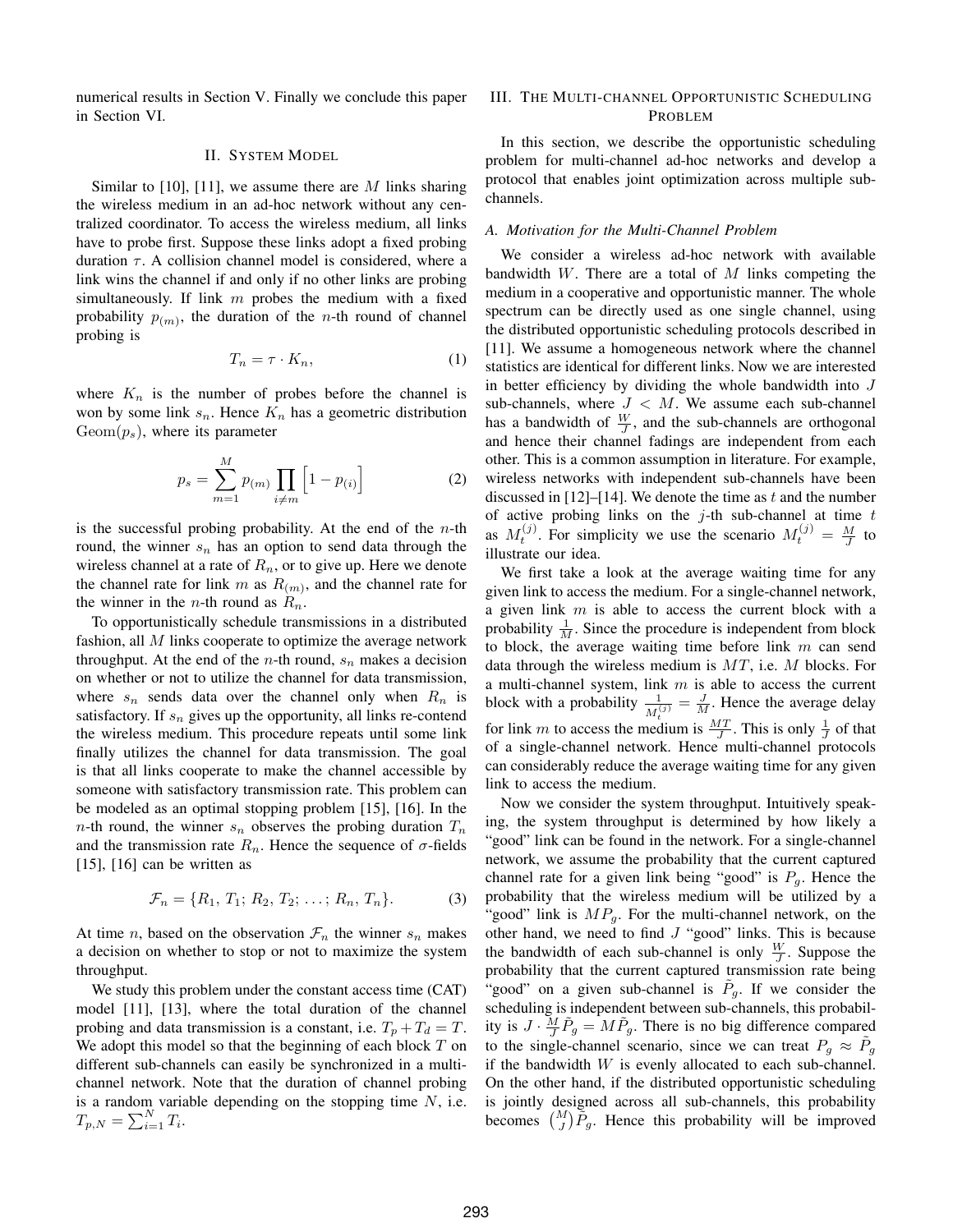

Fig. 1. The channel probing within one block duration  $T$  for a network with 3 sub-channels.

considerably when there are enough number of sub-channels J. It gives us some hint on the benefit from joint optimization across multiple sub-channels. However, it is tricky to design protocols that can work in a distributed scenario to achieve the opportunism introduced by these sub-channels.

#### *B. The Multi-Channel Opportunistic Scheduling Protocol*

Similar to the single-channel scenario, we consider a collision model for each sub-channel where channel probing is required before accessing any sub-channel. The channel probing is still independent from sub-channel to sub-channel due to lack of centralized coordinator. Suppose at time  $t$  there are  $M_t^{(j)}$  links actively probing the j-th sub-channel with a fixed probability  $p$ . The  $j$ -th sub-channel is won by some link after a duration of  $\tau K_{n_j}^{(j)}$  and is captured at a transmission rate of  $R_{n_j}^{(j)}$ . Here  $n_j = n_j(t)$  is the index for the round of successful channel probing on the  $j$ -th sub-channel. We can see  $K_{n_j}^{(j)}$  has a geometric distribution with parameter  $p_{s,t}^{(j)}$ , where  $p_{s,t}^{(j)}$  is the successful probing probability on the j-th sub-channel at time t and it depends on  $M_t^{(j)}$ .

Since the channel probing is independent for different subchannels,  $n_i(t)$  is generally asynchronous for different j. This is illustrated in Fig. 1, where the numbers above each subchannel indicate  $n_i$  at different time t. We can see that subchannel 2 has its first winner link later than sub-channel 1 and 3, while sub-channel 1 has its second winner link later than sub-channel 2 and 3 respectively. Whenever any sub-channel is won by some link that is actively probing that sub-channel, we say one *event* happens in the system. Now we take a look at the whole procedure from time  $t = 0$ . We already know that it takes a duration of  $\tau K_{n_j}^{(j)}$  for the  $n_j$ -th event to happen on the j-th sub-channel. Hence it takes a duration of  $\tau$  min  $K_{n_j}^{(j)}$ for the first event *ever* to happen in this network. Similarly, starting from the first event, it takes a duration of  $\tau$  min  $K_{n_j}^{(j)}$ for the second event to appear in the system, and so on. We denote the minimum duration across different sub-channels as

$$
\tilde{K}_n = \min_{j \in \mathcal{J}_t} K_{n_j}^{(j)},\tag{4}
$$

where  $n = n(t)$  is the index for the round of successful probing in the system, and  $\mathcal{J}_t$  is the set of sub-channels that have not been utilized for data transmission until time  $t$ . We can see that  $\tilde{K}_n$  is the shortest time interval between any two events (not necessarily originated from the same sub-channel) in the system.

- 1: Each link  $m$  picks one sub-channel;
- 2:  $\mathcal{J}_t \leftarrow \{1, 2, \ldots, J\};$
- 3: **while**  $\mathcal{J}_t \neq \emptyset$  **do**
- 4: **for** each  $j \in \mathcal{J}_t$  **do**
- 5: links probe the  $j$ -th sub-channel;
- 6: **end for**
- 7: **if** link m wins some sub-channel j then
- 8: m makes a decision on whether to send data on  $i$  or not;
- 9: **if** m decides to utilize sub-channel j **then**
- 10:  $m$  sends data over sub-channel  $j$  until the end of this block;
- 11: sub-channel *j* is deleted from  $\mathcal{J}_t$ ;
- 12: **end if**
- 13: **end if**
- 14: **end while**

Fig. 2. The Distributed Opportunistic Scheduling Protocol for Multi-Channel Networks

Hence for a multi-channel network, it is not necessary to trace all events on a specific sub-channel and design optimal stopping rule for that sub-channel. Instead the protocol could make a decision as soon as there is a new event available in the system, no matter from which sub-channel this event is originated. As a result, one major difference of the multichannel protocol is that the decision making at different time instances could be based on observations from different subchannels. The full protocol can be described in Fig. 2.

Note that in Fig. 2, there are generally multiple winners on different sub-channels at the same time and hence multiple decision makings based on different instant transmission rates.

## IV. PERFORMANCE ANALYSIS FOR THE MULTI-CHANNEL PROTOCOL

In this section, we analyze the proposed multi-channel protocol and characterize its system throughput. We present lower and upper bounds on the system throughput under various constraints.

In this paper, we only characterize system performances for *homogeneous* networks, where the distributions of the transmission rates are identical with respect to different links or sub-channels. To facilitate our performance analysis, we make some additional assumptions as we did for singlechannel systems in [11]:

[A1] The channel rates can only take values in  $(0, +\infty)$ ;

[A2] The probing duration  $\tau$  is much smaller compared to the block length, i.e.  $\tau \ll T$ .

We take a look at the channel probing and decision making procedure described by Fig. 2. Suppose the  $j$ -th sub-channel is won by some link after a duration of  $\tilde{K}_n$ , which makes it the  $n$ -th round of successful channel probing for the multichannel system. Suppose sub-channel  $j$  is then captured by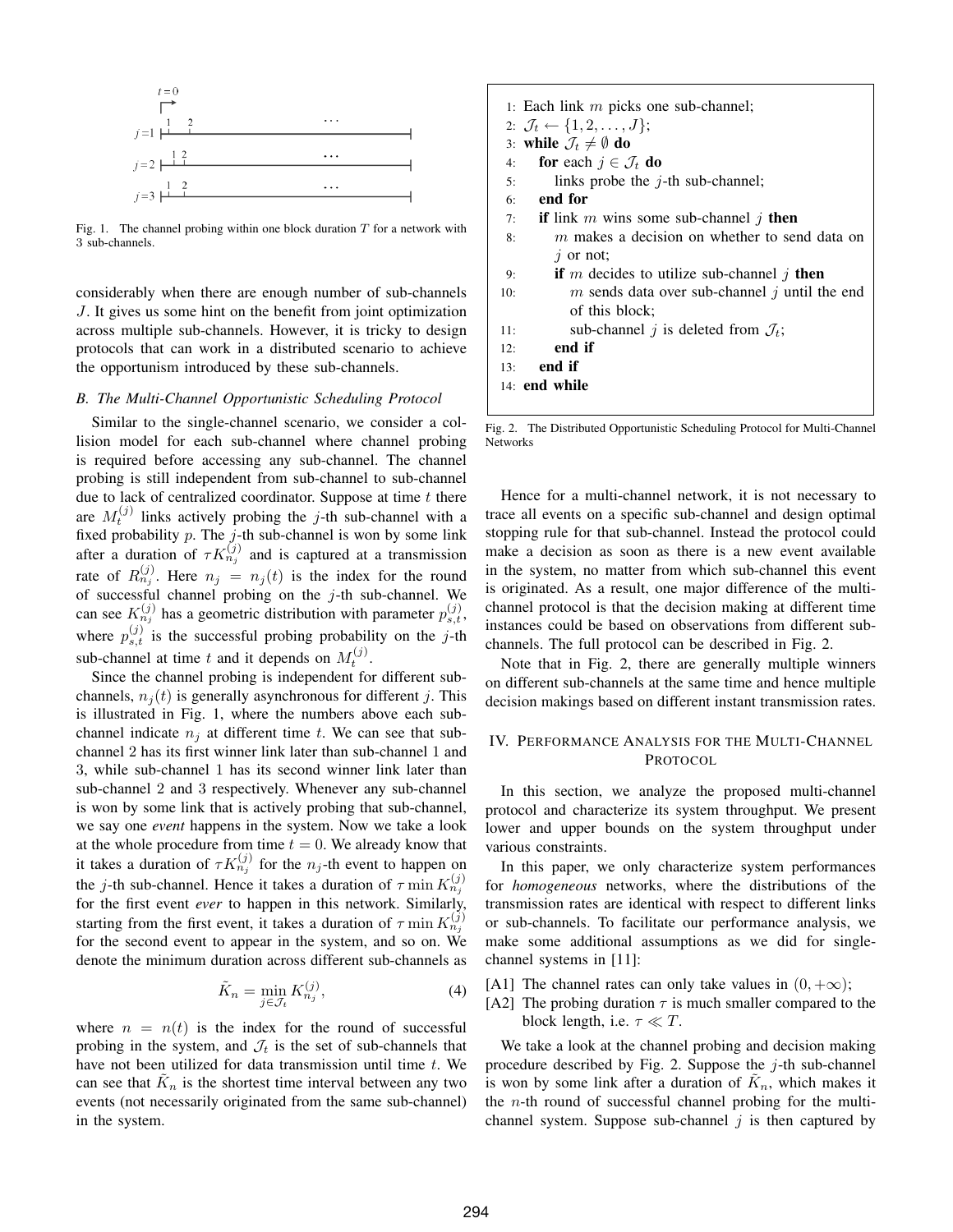the winner  $s_n$  at rate  $\tilde{R}_n$ .<sup>1</sup> Hence the reward is

$$
Y_n = \frac{\tilde{R}_n \cdot (T - \tau \sum_{i=1}^n \tilde{K}_n)}{T}
$$
 (5)

if the winner  $s_n$  decides to utilize the channel, and is 0 otherwise. We can rewrite it as

$$
Y_n = \frac{T - \tau \sum_{i=1}^n \tilde{K}_n}{T/\tilde{R}_n},
$$

and the optimization is now reduced to maximize the rate of return [15], [16]. To do this, we need to characterize the probabilistic distribution of  $\tilde{K}_n$ .

*Lemma 1:*  $\tilde{K}_n$  has a geometric distribution  $Geom(\tilde{p}_{s,t})$ with parameter

$$
\tilde{p}_{s,t} = 1 - \prod_{j \in \mathcal{J}_t} \left[ 1 - p_{s,t}^{(j)} \right],\tag{6}
$$

where  $p_{s,t}^{(j)}$  is the successful probing probability on the j-th sub-channel at time  $t$ .

*Proof:* It is easy to compute the CDF of  $K_n$  based on (4) if we notice that  $K_{n_j}^{(j)}$  are independent geometric distributions with parameter  $p_{s,t}^{(j)}$ .

Now that  $\tilde{K}_n$  has a geometric distribution  $\text{Geom}(\tilde{p}_{s,t}),$  we can apply a similar procedure as in [11] to characterize the optimal stopping rule.

*Lemma 2:* Suppose at time t, the set of sub-channels that have not been utilized for data transmission is  $\mathcal{J}_t$ . Then the optimal stopping rule is

$$
N^* = \min\left\{ n \ge 1 : \tilde{R}_n \ge \lambda_n^* \cdot \frac{T}{T - \tau \sum_{i=1}^n \tilde{K}_i} \right\},\tag{7}
$$

where  $\lambda_n^*$  is the solution to

$$
E\left[1-\frac{\tau}{T}\left(\sum_{i=1}^{n}\tilde{K}_{i}-\tilde{K}_{n+1}\right)-\frac{\lambda}{\tilde{R}_{n}}\right]^{+}=\frac{\tau}{T\cdot\tilde{p}_{s,t}}.\tag{8}
$$

The optimal system throughput  $\lambda^*$  is the solution to

$$
E\left[1-\frac{\lambda}{\tilde{R}_n}\right]^+=\frac{\tau}{T\cdot\tilde{p}_{s,t}}.\tag{9}
$$

Here the successful probing probability  $\tilde{p}_{s,t}$  is defined in (6).

*Proof:* The proof can be obtained in a similar way as the proof of Theorem 1 in [11].

From Lemma 2, we can see the optimal reward and stopping rule only depend on the cumulative durations  $\tau \sum_{i=1}^n \tilde{K}_n$  for channel probing and the captured instant channel rate  $\overline{R}_n$ . Both of them are readily available for the winners' decision makings in a *distributed* setting, even though physically these events might be originated from different sub-channels.

We now take a look at the whole decision making procedure. Once a sub-channel is utilized for data transmission, it will not be involved in the channel probing until the beginning

of the next block. Hence the cardinality of  $\mathcal{J}_t$  (denoted as  $J_t = ||\mathcal{J}_t||$  decreases whenever there is a decision to stop. All sub-channels will be eventually utilized for data transmission. Hence there should be  $J$  decisions that are to stop in the end. The decreasing of  $J_t$  will affect the successful probing probability (6) for the multi-channel system and hence the system throughput.

We first characterize the optimal reward when the successful probing probability  $\tilde{p}_{s,t}$  is varying as the procedure moves on.

*Lemma 3:* Suppose the successful probing probability  $\tilde{p}_{s,t}$ in Lemma 2 is varying as the procedure moves on. Suppose before one winner decides to stop, the minimum and maximum of  $\tilde{p}_{s,t}$  are  $\tilde{p}_{s,min}$  and  $\tilde{p}_{s,max}$  respectively. Then the optimal system throughput  $\lambda^*$  for this decision can be bounded as

$$
\lambda_{min}^* \le \lambda^* \le \lambda_{max}^*,\tag{10}
$$

where  $\lambda_{min}^*$  is the system throughput if the successful probing probability is always  $\tilde{p}_{s,min}$ , and  $\lambda_{max}^*$  is the system throughput if the successful probing probability is always  $\tilde{p}_{s,max}$ .

*Proof:* The proof is straight-forward if we notice that the optimal reward  $\lambda^*$  in (9) monotonically increases as  $\tilde{p}_{s,t}$ increases.

To calculate the system throughput, note that the successful probing probability  $\tilde{p}_{s,t}$  increases as  $J_t$  increases. Hence  $\tilde{p}_{s,t}$ reaches its maximal value in the beginning when  $J_t = J$ . Based on this we can get an upper bound on the system throughput. To simplify our notation, we further make the following assumptions:

- [A3] Each sub-channel has the same number of links, i.e.  $M_t^{(j)} = M_t^{(1)}$  for  $j = 1, ..., J;$
- [A4] All links are probing with the same probability, i.e.  $p_{(m)} = p$  for  $m = 1, ..., M$ .

Thus all sub-channels have the same successful probing probabilities, i.e.  $p_{s,t}^{(j)} = p_{s,t}^{(1)}$  for  $j = 1, ..., J$ .

*Theorem 1:* The system throughput of Fig. 2 is at most  $J\lambda_0^*$ , where  $\lambda_0^*$  is the solution to

$$
E\left[1 - \frac{\lambda}{\tilde{R}_n}\right]^+ = \frac{\tau/T}{1 - \left[1 - p_{s,t}^{(1)}\right]^J}.
$$
 (11)

We can also have a lower bound on the system throughput if  $J_t$  is available for optimal decision making through some means.

*Theorem 2:* If  $J_t = ||J_t||$  is available for decision making in Fig. 2, the system throughput is at least  $\sum_{j=1}^{J} \gamma_j^*$ , where  $\gamma_j^*$  is the solution to

$$
E\left[1 - \frac{\gamma}{\tilde{R}_n}\right]^+ = \frac{\tau/T}{1 - \left[1 - p_{s,t}^{(1)}\right]^j}.
$$
 (12)

*Proof:* We can see when  $J_t = j$ , the optimal system throughput is  $\gamma_j^*$ . Hence if there is at most one sub-channel that is decided to be utilized for data transmission at any time t, the total network throughput will be exactly  $\sum_{j=1}^{J} \gamma_j^*$ .

Now suppose  $J_t = j$ . At this time there are still j subchannels involved in active channel probing and decision

<sup>&</sup>lt;sup>1</sup>Strictly speaking, they should be denoted as  $s_n^{(j)}$  and  $\tilde{R}_n^{(j)}$  respectively, since there might be multiple winners on different sub-channels at time  $t$ . Here we ignore the superscript when discussing one of these winners.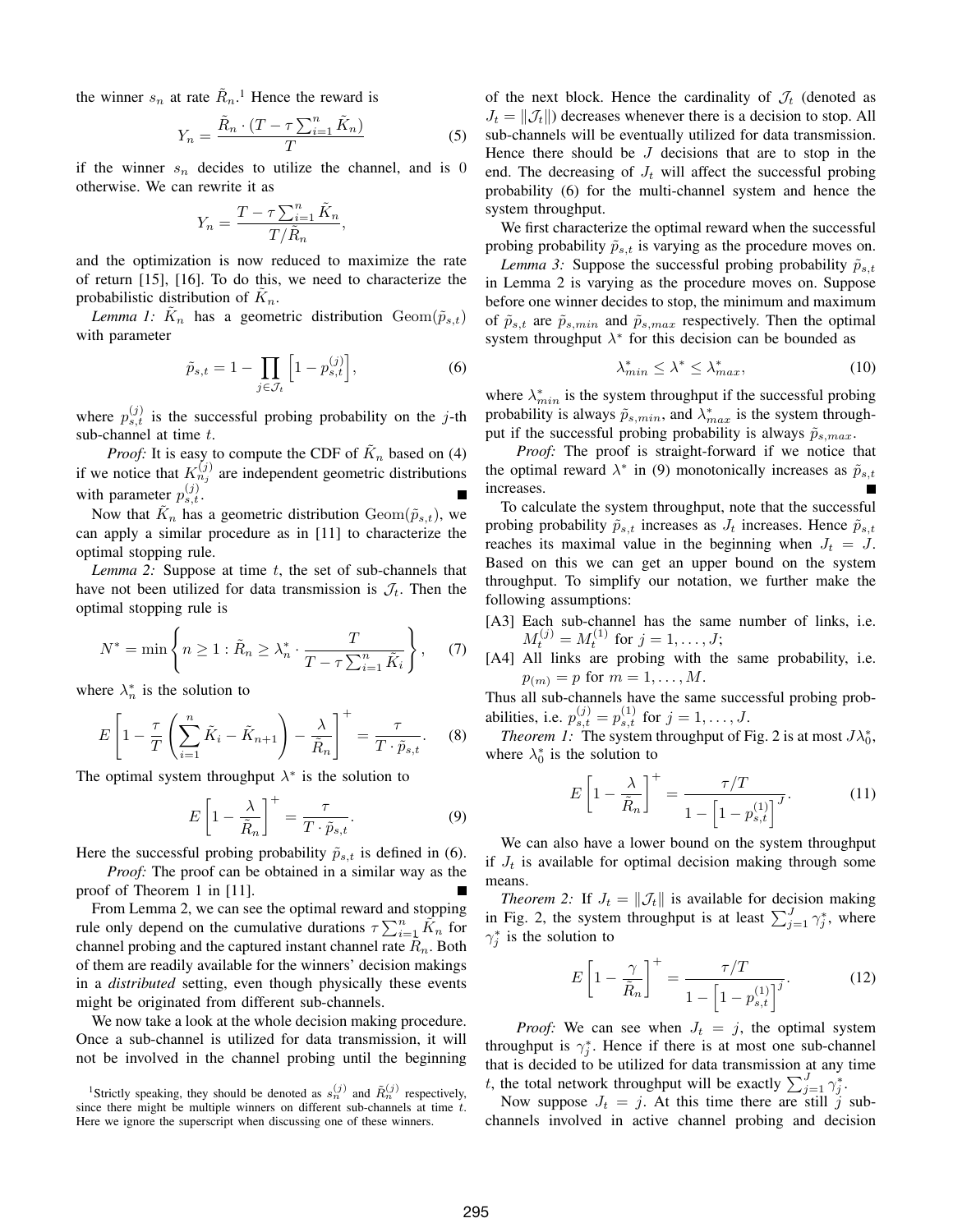making. Suppose  $\Delta$  sub-channels are decided to be utilized for data transmission at some point. Then the reward from these sub-channels are  $\Delta \cdot \gamma_j^*$ . We can easily see that

$$
\Delta \cdot \gamma_j^* > \sum_{i=j-\Delta+1}^j \gamma_i^* \tag{13}
$$

To bound the system throughput, iterate  $j$  from the very beginning  $j = J$  and apply (13) when multiple sub-channels are decided to be utilized for data transmission at the same time.

Unfortunately, in ad-hoc networks  $J_t$  is not readily available for decision making. Starting from  $J_t = J$ , more and more sub-channels will be eventually utilized for data transmission as the procedure moves on. At any time more than one decisions over multiple sub-channels might be made to stop. Hence  $J_t$  is a random process which depends on the channel probing and decision making behavior. One solution to this problem is to conservatively use a *fixed* small  $J_0$  as the true  $J_t$  for decision making. We can get a lower bound on the system throughput if the protocol works in this way.

*Theorem 3:* If a fixed  $J_0$  is used in Fig. 2 to replace  $J_t$  when computing the optimal stopping rule, the system throughput is at least  $(J - J_0 + 1)\zeta^*$ , where  $\zeta^*$  is the solution to

$$
E\left[1-\frac{\zeta}{\tilde{R}_n}\right]^+=\frac{\tau/T}{1-\left[1-p_{s,t}^{(1)}\right]^{J_0}}.\tag{14}
$$

*Proof:* To characterize the throughput from each decision, we divide the whole procedure into two phases:

- $J_t \geq J_0$ : The decision rule is more conservative as it is using a smaller  $\tilde{p}_{s,t}$ . Hence the decision making will stop earlier and result in a reward  $\hat{\zeta}$ . Apparently we have  $\hat{\zeta} \geq \zeta^*$ . The first  $J - (J_0 - 1)$  sub-channels that are decided to be utilized for data transmission fall into this category.
- $J_t < J_0$ : The decision rule is more optimistic compared to the true situation. There is a chance that it will never stop properly since a larger threshold is used here. The worst case is that we get a total reward of 0 for these  $J_0$  – 1 sub-channels.

Now combine these two cases, we get a total throughput which is at least  $(J-J_0+1)\zeta^*$ .

## V. NUMERICAL RESULTS

In this section, we compare system throughput of Fig. 2 to that of the single-channel protocol under various constraints, as described by Theorem 1, 2 and 3 in Section IV.

We consider a wireless network with a total bandwidth W. Without loss of generality, we assume the bandwidth is 1 in certain units, e.g.  $W = 1$ MHz. We assume the wireless medium is Rayleigh fading within each block  $T = 1$ . Hence if the whole spectrum is used as a single wireless channel, its channel rate can be written as

$$
R(h) = \log(1 + \rho h)
$$



Fig. 3. System throughput with varying number of sub-channels in the network, where  $\tau = 0.02$ ,  $\rho = -10$ dB and  $\sigma = 1$ .

in Mbits/s/Hz, where  $\rho$  is the average signal-to-noise ratio (SNR), and  $h$  is the channel gain corresponding to Rayleigh fading. We write the probability density function (pdf) of  $h$  as

$$
f(h; \sigma) = \frac{h}{\sigma^2} e^{-\frac{h^2}{2\sigma^2}}, \quad h > 0.
$$

There are a total of  $M = 400$  links accessing the wireless medium with distributed opportunistic scheduling protocols.

For a multi-channel network, we split the total bandwidth evenly as  $\frac{W}{J} = \frac{1}{J}$ , where J is the number of sub-channels in the system. Accordingly the rate for each sub-channel can be written as

$$
R^{(j)}(h) = \frac{1}{J} \log(1 + \rho h)
$$

in Mbits/s/Hz, where  $j = 1, \ldots, J$ .

We first show that it only marginally improves the system throughput if the opportunistic scheduling is working independently on each sub-channel. Fig. 3 shows the system throughput for this case, with parameters  $\tau = 0.02$ ,  $\rho =$  $-10$ dB and  $\sigma = 1$ . The number of sub-channels J is varying from  $J = 15$  to  $J = 50$ . For comparison, the dotted line shows the system throughput for the single-channel network. For the single-channel system, the distributed opportunistic scheduling protocol is running where all links probe with probability  $p = \frac{1}{M}$ . For the multi-channel system, each subchannel is running the single-channel protocol independently with  $p = 1/\lfloor \frac{M}{J} \rfloor$ . We can see it only yields a performance improvement of roughly 1.5% with  $J = 50$  sub-channels.

In Fig. 4, we show system throughput of the multi-channel opportunistic scheduling protocols based on various bounds discussed in Section IV. Similarly the dotted line shows the system throughput for the single-channel network. The dashdott line shows the upper bound of the system throughput described in Theorem 1. We can see the system throughput quickly reaches a maximal value at a relatively medium J. It shows an increase of almost 22.4% in network throughput. The dashed line shows the lower bound of the network throughput